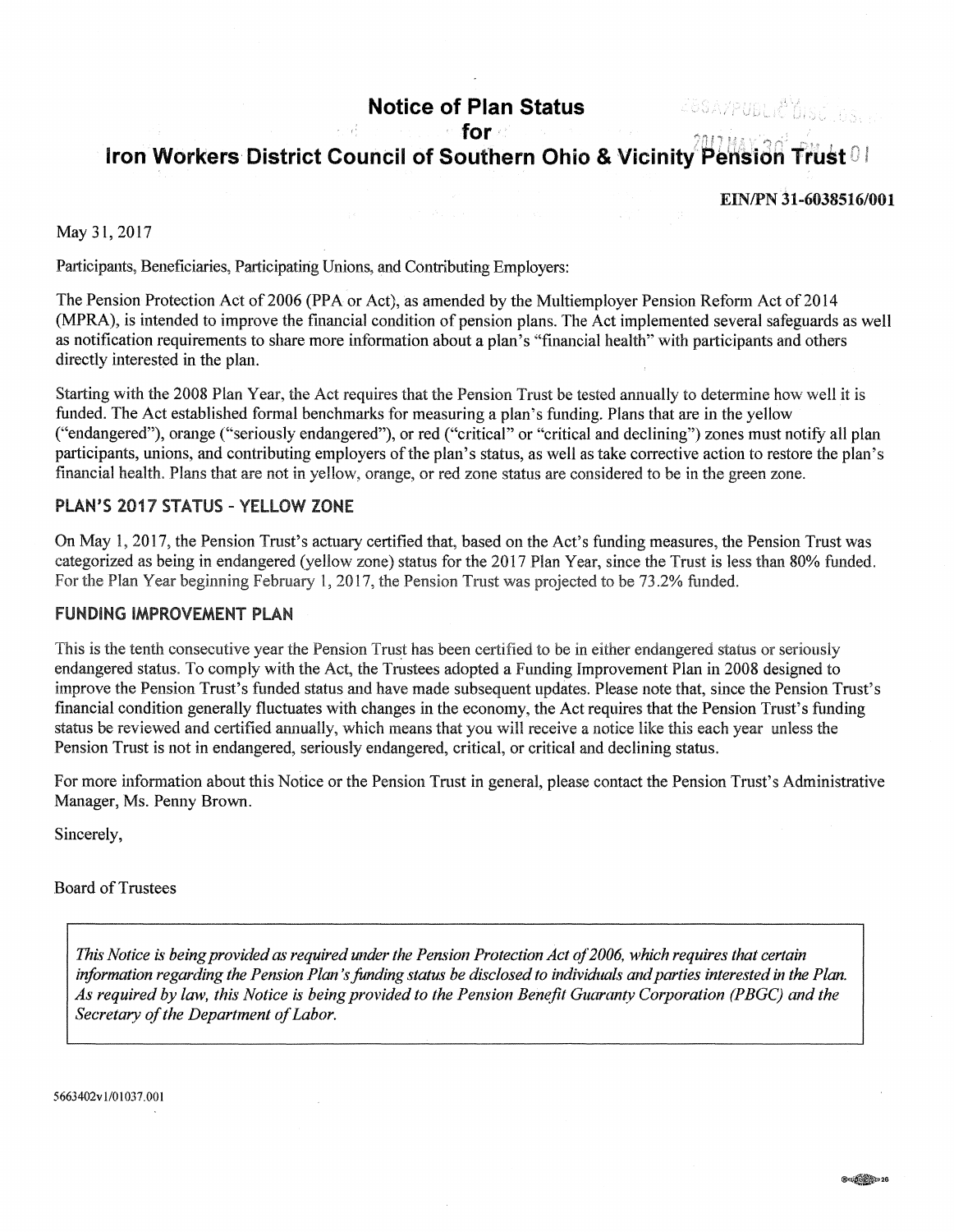# **Iron Workers District Council of Southern Ohio & Vicinity Pension Trust**

an an chair ann an 1970.<br>Tagairtí Mhear chuid an chomhan an mar an Altairtí

## Explanation of Required Notices

May 31, 2017

# TO: PARTICIPANTS. BENEFICIARIES, AND CONTRIBUTING EMPLOYERS TO THE IRON WORKERS DISTRICT COUNCIL OF SOUTHERN OHIO & VICINITY PENSION TRUST

As Trustees of the Iron Workers District Council of Southern Ohio & Vicinity Pension Trust (the Plan), we are committed to keeping you infonned of the Plan's financial health. This letter provides an update on the Plan's status and describes two federally-mandated notices that are included in this package. The timing and content of these notices can be a little confusing, so we wanted to take the opportunity to give you a little background on them. The bottom line is that the Pension Trust has improved its financial position since the investment decline of 2008-2009 and remains in position to pay all promised benefits.

#### *Annual Funding Notice*

The Pension Protection Act of 2006 (PPA) was enacted to improve the financial condition of and provide transparency on the financial state of pension plans. The PPA requires multiemployer pension plans like ours to have their financial status certified each year. Depending on the status, the plans are assigned a zone category:

- \* "Green Zone" pension plans are in good financial health
- •!• "Yellow Zone" pension plans are cunsidered "'endangered"
- \* "Orange Zone" pension plans are considered "seriously endangered"
- •:• "Red Zone" pension plans are considered "critical" or "critical and declining" **Control of the Control**

Trustees of plans in the "green, zone" are not required to take any action. Trustees of plans in the "yellow," "orange," or "red" zones, however, are required to take corrective action to restore the financial health of their plans.

The PPA also requires trustees of pension plans to comply with certain annual reporting requirements, including certifying their plan's financial condition. The attached Annual Funding Notice for the 2016 Plan Year for our Plan includes information regarding Plan assets and liabilities. This notice indicates that our Plan was in endangered status, or the "Yellow Zone," for the 2016 Plan Year, based on its financial condition as of February 1, 2016.

(1953) PROCESS (1951) PR CONTR.

## *Notice of Plan Status*

 $\mathcal{X}$ 

The Notice of Plan Status is required for all plans in endangered, seriously endangered, critical, or critical and declining status. As of February 1, 2017, our Plan has been certified as being in endangered status (Yellow Zone) for the 2017 Plan Year. In accordance with the requirements of the PPA, the Trustees will have to review, and update if necessary, their Funding Improvement Plan. The purpose of the Funding Improvement Plan is to improve the financial status of the Plan. We have been working with our professional advisors for some time now to address the financial challenges the Plan is facing.